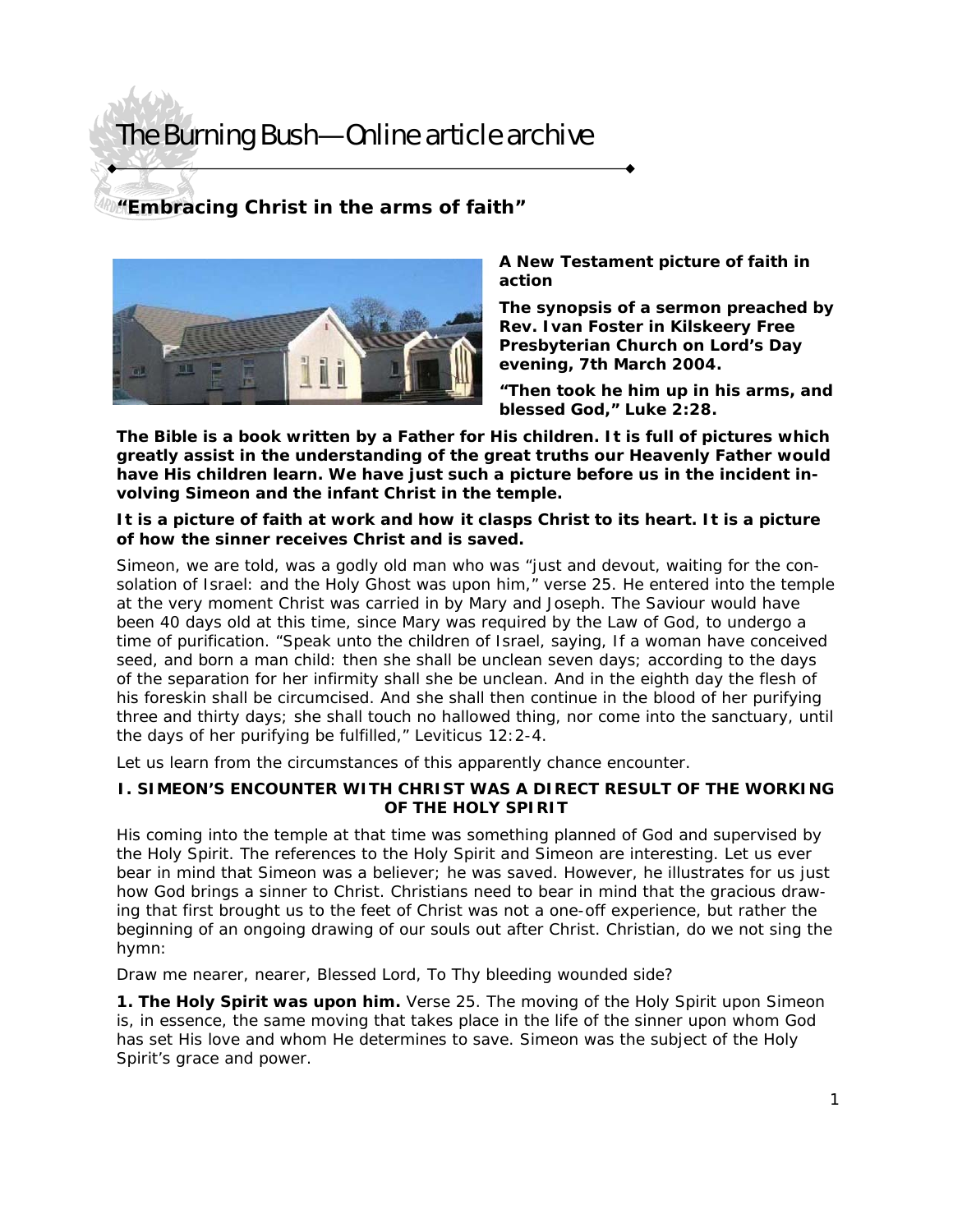**2. The Holy Spirit taught him.** "And it was revealed unto him by the Holy Ghost, that he should not see death, before he had seen the Lord's Christ," verse 26. Knowledge was imparted to Simeon of heavenly things. In the work of conversion, the sinner is taught of God. "To open their eyes, and to turn them from darkness to light, and from the power of Satan unto God, that they may receive forgiveness of sins, and inheritance among them which are sanctified by faith that is in me," Acts 26:18. The imparting of divine knowledge is an essential aspect of the conversion of the sinner. "A new heart also will I give you, and a new spirit will I put within you: and I will take away the stony heart out of your flesh, and I will give you an heart of flesh. And I will put my spirit within you, and cause you to walk in my statutes, and ye shall keep my judgments, and do them," Ezekiel 36:26-27.

**3. The Holy Spirit drew him**. Verse 27. The Holy Spirit was moving upon Simeon, teaching Simeon and drawing him to an encounter with Christ. These three simple facts illustrate for us the means, ordained of God, whereby the sinner is caused to meet with Christ. shorter catechism The Shorter Catechism states, in answer to Question 31: "What is effectual calling?" Effectual calling is the work of God's Spirit, whereby, convincing us of our sin and misery, enlightening our minds in the knowledge of Christ, and renewing our wills, he doth persuade and enable us to embrace Jesus Christ, freely offered to us in the gospel. It was to this wonderful work of drawing by the Holy Spirit that our Saviour refers, in John 6:44 & 45. "No man can come to me, except the Father which hath sent me draw him. . . . Every man therefore that hath heard, and hath learned of the Father, cometh unto me."

#### **II. TRUE FAITH WILL ACT WHEN IT ENCOUNTERS CHRIST**

When it encounters Christ faith must clasp Him in its arms.

**1. Simeon recognised Christ. This was the first time Simeon had set eyes upon the child Jesus but he knew Him.** He needed no further information than that given by the Holy Spirit. He was taught of God, John 6:45. This was at a time when very few others recognised Him! Faith will recognise Jesus when unbelievers remain blind to Him. Do you recall the experience of the blind man healed by Christ? He was persecuted by the Jewish leaders for his stout defence of the One Who had healed him and he was cast out of the synagogue — he was excommunicated. We read of the response of Christ to this event in John 9:35-38. "Jesus heard that they had cast him out; and when he had found him, he said unto him, Dost thou believe on the Son of God? He answered and said, Who is he, Lord, that I might believe on him? And Jesus said unto him, Thou hast both seen him, and it is he that talketh with thee. And he said, Lord, I believe. And he worshipped him." Here is saving faith at work. It cannot stand in the presence of Christ without embracing Him, acknowledging Him, worshipping Him. Faith will see Christ when others cannot, for the grace of God has opened the eyes of the one granted the grace of faith.

**2. Simeon took Christ from His parents.** What a picture of the gospel meeting we have here! Paul, the great evangelist, likened himself to both a father and a mother to those he brought the gospel. Read these words carefully. "For yourselves, brethren, know our entrance in unto you, that it was not in vain . . . But we were gentle among you, even as a nurse (mother) cherisheth her children . . . As ye know how we exhorted and comforted and charged every one of you, as a father doth his children," 1 Thess 2:1, 7, 11.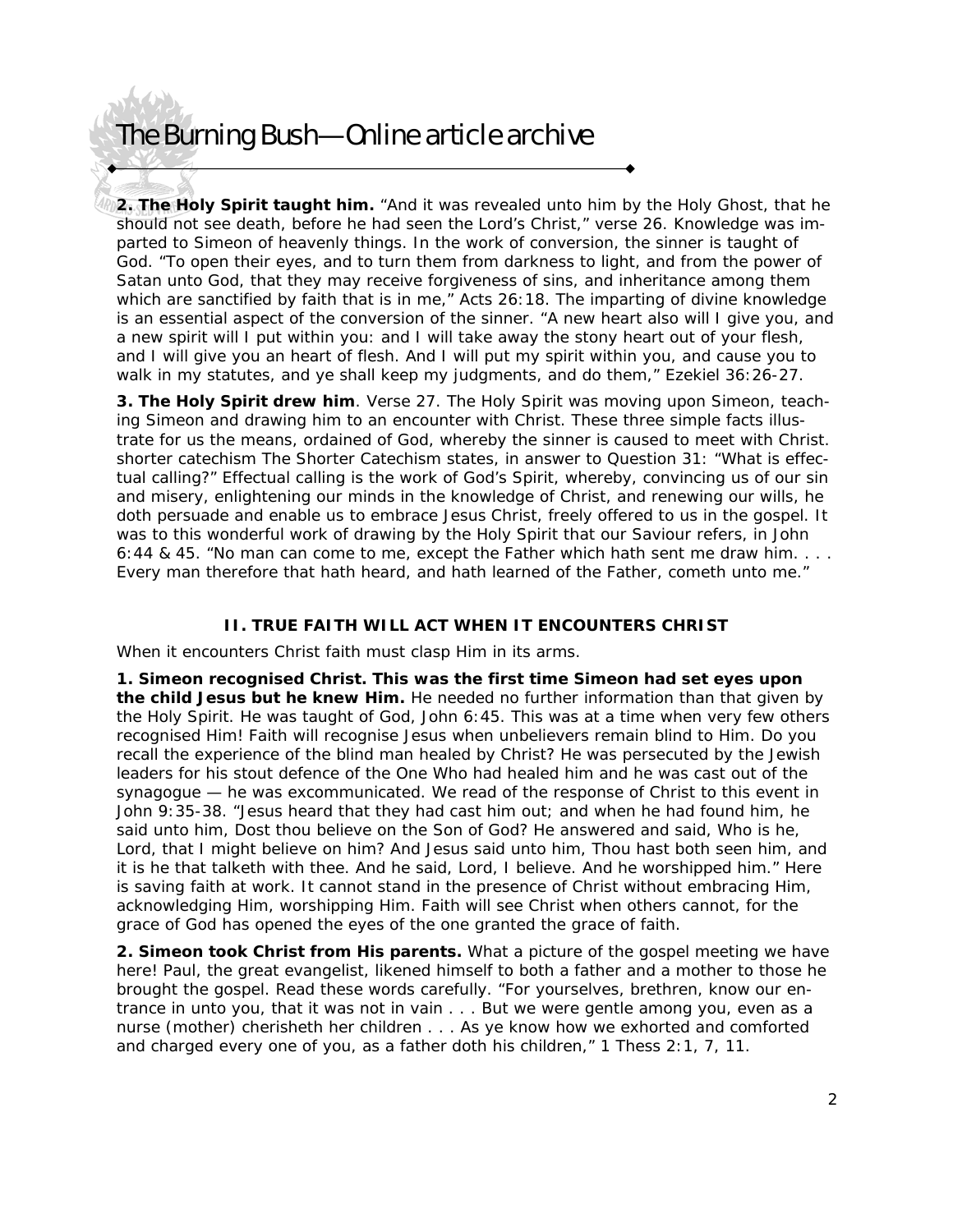ENS-SED-VIRENCE

#### **Preacher**

The preacher of the gospel is like Mary and Joseph on this occasion. He holds out Christ in his arms for sinners to embrace. I would be a father and mother to you this evening and offer you Christ the bread and milk of life. Christ is freely, lovingly, particularly and wholly offered to the sinner in the gospel and I hold Him out to you now.

3. Simeon drew Him close. He did not stand awkwardly holding the infant but enfolded Him in his arms and hugged Him to his heart. What expressions of love and devotion the old man would have manifested, both by word and deed! Here is what it is to receive Christ. Is this not wonderfully simple and clear?

#### **Near but so far away**

How many would have embraced Christ as an infant in their physical arms but never embraced Him in the arms

of faith? Many a matron visited the home of Mary and Joseph in Nazareth and asked if they could nurse the little child — was there ever a more beautiful, winsome child than Jesus? And yet having done so, they failed to trust Him as their Saviour. Many of you have held in your hands the written Word of God. You have been instructed in its glorious truths but though you have, as it were, embraced Christ in a physical sense, you have never embraced Him to your heart by faith. How sad is this dreadful truth!

#### I**II. EMBRACING CHRIST IN THE ARMS OF FAITH BRINGS JOY TO THE HEART**

**1. A wonderful joyfulness possessed the soul of Simeon.** He praised God, for the word "bless" is the word "praise". A joyfulness immediately filled the heart and soul of Simeon and his mouth opened to sing forth its joy. When the arms of faith are filled with Christ then the soul will be filled with joy and the mouth with blessings and praise.

#### **Emptiness**

The sinner who has not Christ has but empty arms, an empty heart, an empty life, an empty eternity!

**2. He is bold in his confession of Christ.** What he now knew he told out to others and that immediately. He prayed! His confessing of Christ was in words addressed to God in prayer. He was like Paul, who manifested the change that was wrought in his soul by praying. "Behold, he prayeth," Acts 9:11.

#### **Words of praise**

What words Simeon uttered with Christ in his arms! "Lord, now lettest thou thy servant depart in peace, according to thy word: for mine eyes have seen thy salvation, which thou hast prepared before the face of all people; a light to lighten the Gentiles, and the glory of thy people Israel," Luke 2:29-32. There are phrases here which, to a devout Jew, could refer only to the Messiah. Would there not have been many there who would have considered Simeon mad, calling this forty-day-old infant the Saviour of the world! Simeon's view of the infant Christ was akin to that of the thief on the cross who saw beyond the bleeding, battered, broken body of the One mocked and despised of men. He saw, by faith, the Lord